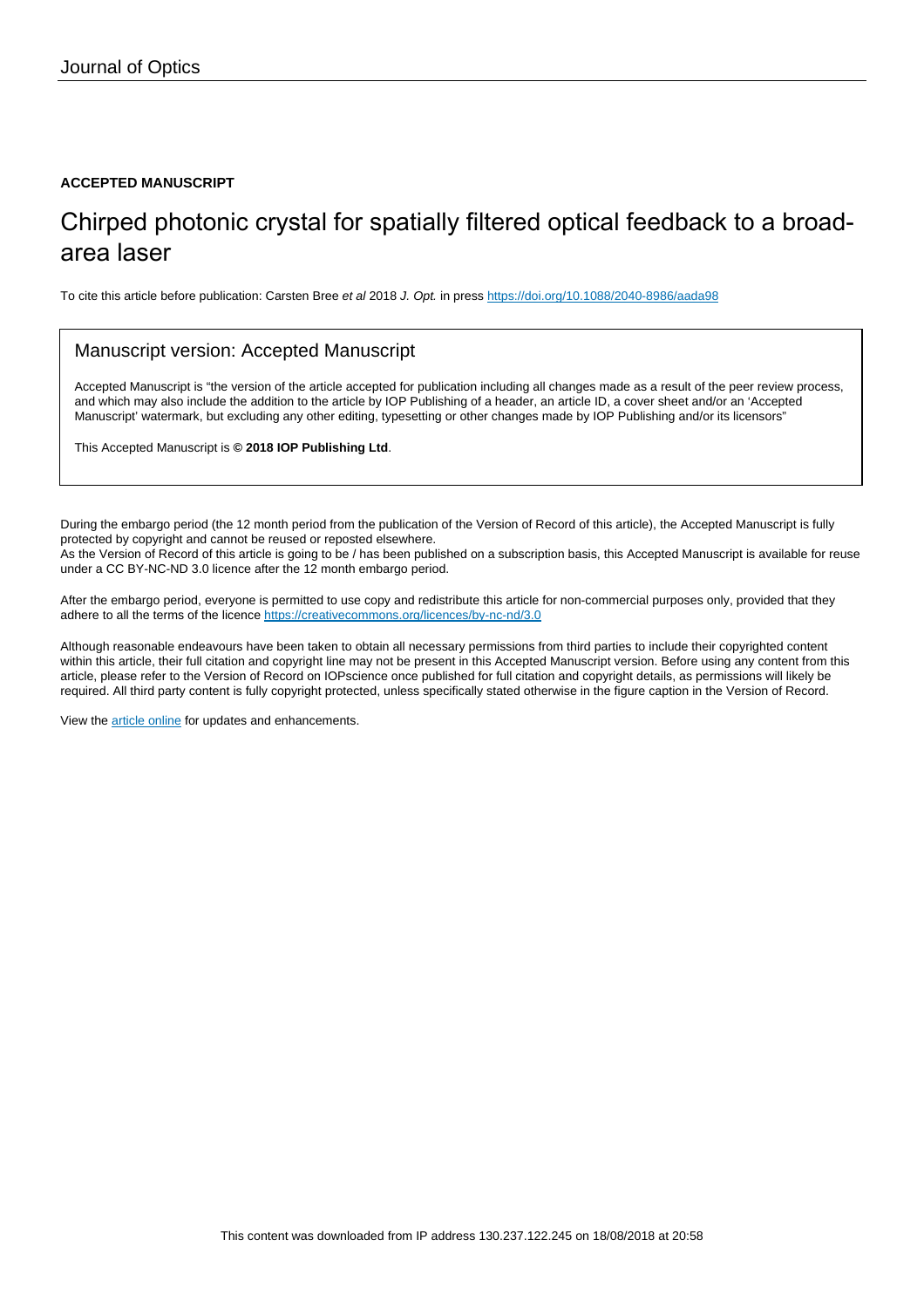# Chirped photonic crystal for spatially filtered optical feedback to a broad-area laser

 $\rm C.~Br\acute{e}e^1,~D.~Gailevičius^2,~V.~Purlys^2,~G.~G.~Werner^{3,4}$ , K. Staliunas $^{3,5}$ , A. Rathsfeld $^1$ , G. Schmidt $^1$ , M. Radziunas $^1$ 

E-mail: Carsten.Bree@wias-berlin.de

Weierstrass Institute, Mohrenstrasse 39, 10117 Berlin, Germany.

 Laser Research Center, Vilnius University, Sauletekio Ave. 10, 10222 Vilnius, Lithuania

Departament de Fisica, Universitat Politècnica de Catalunya, 08222 Terrassa, Spain

Monocrom S.L., C/Vilanoveta, 6, 08800 Vilanova i la Geltrú, Spain

 Institució Catalana de Recerca i Estudis Avançats, Passeig Lluis Companys 23, 08010 Barcelona, Spain

Abstract. We derive and analyze an efficient model for reinjection of spatially filtered optical feedback from an external resonator to a broad area, edge emitting semiconductor laser diode. Spatial filtering is achieved by a chirped photonic crystal, with variable periodicity along the optical axis and negligible resonant backscattering. The optimal chirp is obtained from a genetic algorithm, which yields solutions that are robust against perturbations. Exemplary numerical simulations of the composite system with our optoelectronic solver indicate that spatially filtered reinjection can enhance lower-order transversal optical modes in the laser diode and, consequently, improve the spatial beam quality.

#### 1. Introduction

Semiconductor laser diodes (DLs) with optical feedback from an external cavity (EC) are experimentally and theoretically extensively studied dynamical systems showing a huge variety of different steady and dynamic states [1]. The majority of works on the ECDL systems is devoted to the study of the transversally-single mode narrowwaveguide DLs, for instance the pioneering work of Lang and Kobayashi [2] which has been referred to over 1000 times. In contrast to single lateral (transverse) mode lasers, a substantial width  $(x$ -coordinate) of the broad-area  $(BA)$  DLs leads to emission on multiple lateral optical modes, therefore the proper modeling of the spatiotemporal dynamics in these DLs should be performed by at least  $1 \times 1$  (time)  $+ 2 \times 2$  (space) - dimensional partial differential equations [3, 4]. Hence, the detailed experimental and theoretical study of BA-ECDLs and high-power (HP) BA-ECDLs, in particular, becomes much more complex [4, 5, 6, 7, 8, 9, 10, 11, 12, 13, 14, 15]. Due to potential applications of BA-HPDLs as high-power optical sources, the majority of works on BA-HPECDL Chirpsel photonic crystal for spatially filtered application of the spatially filtered application and the spatially filtered application and the spatial photonic crystal for a bottom in the spatial photonic C. G. Weight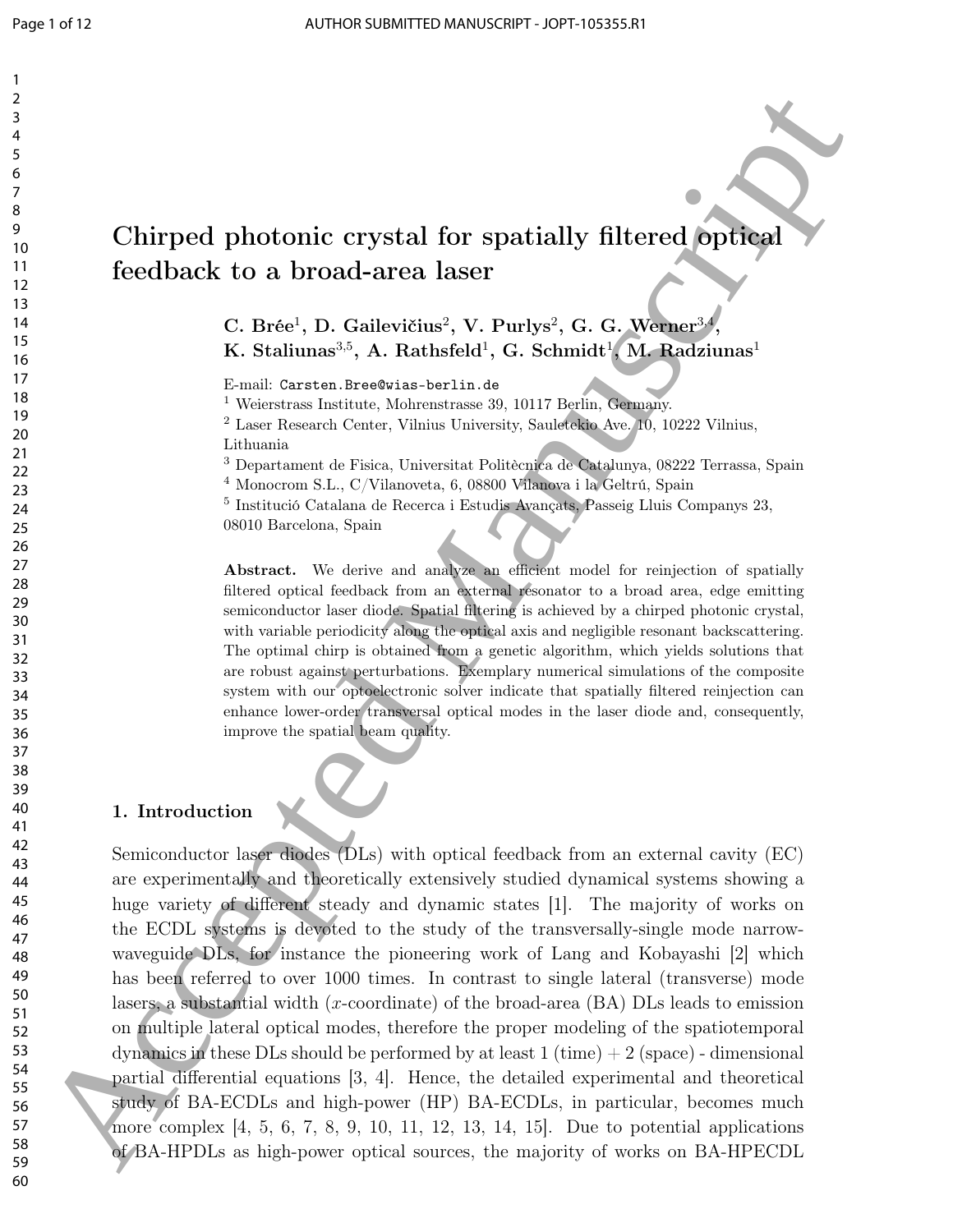systems are discussing methods for tailoring the emitted beam and improving the beam quality by optical feedback from a properly designed EC [8, 9, 10, 11, 12], study the damages implied by unwanted reinjection of the optical fields [13], or analyze the optical modes governed by the reduced-dimension PDE models [14, 15, 16]. In the present paper, we consider theoretical modelling and numerical studies of a BA-HPDL subjected to optical feedback from a particular type of EC, see Fig. 1(a), containing an anti-reflection (AR) coated photonic crystal (PhC) as spatial filtering element, see Fig. 1(b). An adequately chosen PhC translates specific angular components of the incident beam to corresponding larger diffraction order angles, see the schematic  $k_x$ space representation of the incident and transmitted beams in panel (b). Such a diffracted forward propagating field misses the EC output coupler mirror and, therefore, is not reinjected into the BA-DL, which provides the spatial filtering functionality to the entire EC loop. Chirges photonic captat for spotsary photon spires from<br>the second one are considered as the property dissipation for a metalling<br>term and show that the subset of the subset of the second line and<br>the damage implication o

Variation of the longitudinal index modulation period  $q_z$  along the PhC provides broad flexibility in designing angular field transmission profiles, which we intend to exploit in the future for improving the quality of BA-HPDLs. The variety of the filtering profiles while featuring translational invariance in the transverse direction can be advantageos comparing to more restricted angular filtering used earlier in BA-HPECDLs [7, 9, 10, 17]. Our main task in this paper is to efficiently simulate the propagation of the optical field in the EC with an optimized PhC, and to properly calculate the field dynamics in the composite BA-ECDLs.



Figure 1: (a) Sketch of considered BA-ECDL setup: diode laser, fast axis collimator (FAC), PhC, slow axis collimating lenses (SAC), output coupler mirror (OCM). Dashed: front and rear SAC1 focal planes, with offsets  $\delta_1$  and  $\delta_2$  from PhC and OCM, respectively.  $\delta_0$ : distance between DL and PhC. (b): scheme of a PhC with longitudinal and lateral periods  $g_z$  and  $g_x$  as well as  $k_x$ -space representation of the incident (left) and transmitted (right) beams.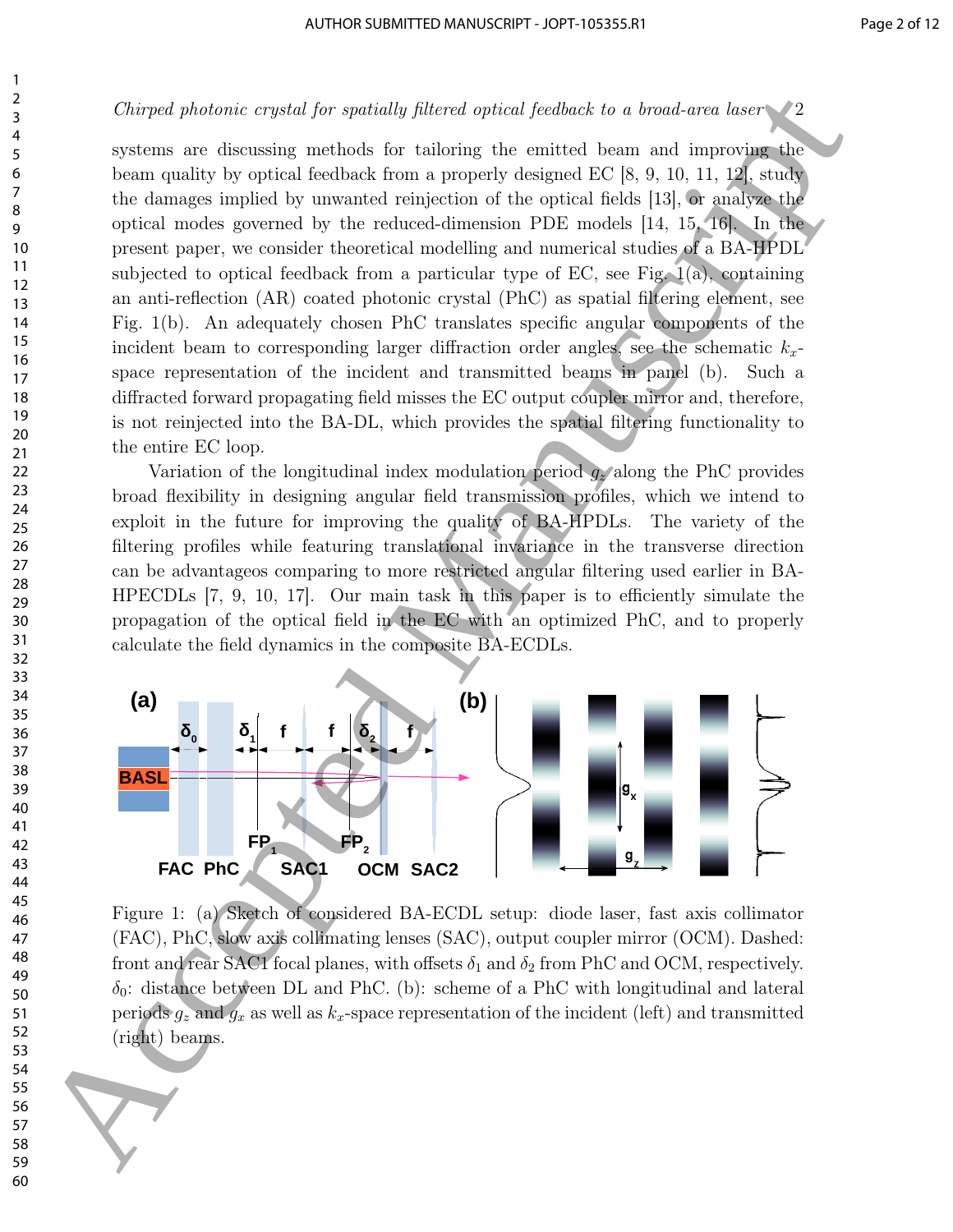## 2. Modeling of BA-DLs with optical feedback

To simulate the dynamics of BA-DLs we used the  $2$  (space)  $+1$  (time) dimensional traveling wave (TW) model [18] combined with the parallel solver BALaser [19], developed at the Weierstrass Institute in Berlin and used on the multicore compute servers there [20]. According to the TW model, the spatiotemporal evolution of the slowly varying complex amplitudes of two waves  $E^+(z, x, t)$  and  $E^-(z, x, t)$ , counterpropagating along the longitudinal axis (z-coordinate), is governed by the following TW equations on the interval  $z \in (-l, 0)$ ,

$$
\frac{1}{v_g} \partial_t E^{\pm} = \left[ \mp \partial_z - \frac{i}{2k_0 \overline{n}} \partial_{xx} - i\beta \right] E^{\pm} + F^{\pm}_{sp}, \tag{1a}
$$

$$
E^+(-l, x, t) = \sqrt{R_r} E^-(-l, x, t), \tag{1b}
$$

$$
E^{-}(0, x, t) = \sqrt{R_f}E^{+}(0, x, t) + (1 - R_f)[\mathcal{F}E^{+}](x, t). \tag{1c}
$$

Here,  $v_g$ ,  $k_0 = 2\pi/\lambda_0$ ,  $\overline{n}$ , and  $F_{sp}^{\pm}$  are the group velocity of light, the free-space central wavenumber for the operating wavelength  $\lambda_0 = 975$  nm, the reference refractive index, and the Langevin noise term, respectively. The complex propagation factor  $\beta(z, x, t)$ accounts for linear and nonlinear (two-photon) absorption [21], during the growth of the laser induced refractive index profile, as well as the gain and the refractive index change in the semiconductor material. The last two factors depend on the excess carrier density and take into account nonlinear gain compression [21], material gain dispersion [22], and the static refractive index change due to Joule heating [3]. The dynamics of the carrier densities is governed by the diffusive rate equation, where carrier diffusion and injected current (pump) at the active zone are determined by solving the carrier spreading problem in the lateral  $(x)$  and vertical  $(y)$  cross sections of the BA-DL device simultaneously [23]. The parameters  $R_r$  and  $R_f$  (which are 0.95 and 0.04 in the example considered below) are the field intensity reflection and transmission at the rear and front facets  $z = -l$  and  $z = 0$  of the diode (l: the length of the DL), cf. Refs. [21, 18] for more details on the model and typical diode parameters. Chinese problem of the particular particular fields of the hinder of the solution of the solution of the solution of the solution of the solution of the solution of the solution of the solution of the solution of the solu

Assuming that the index guiding along the vertical axis of the DL as well as the beam collimation by the FAC are perfect, the vertical field distributions are eliminated, and the optical feedback  $\mathcal F$  in Eq. (1c) is given in terms of a 1D- in space general linear integral operator,

$$
\int [FE^+](x,t) = \int_{-\infty}^t \int_{\mathbb{R}} K(x',t',x,t)E^+(0,x',t')dx'dt', \tag{2}
$$

where the kernel function  $K(x', t', x, t)$  depends on the configuration of the EC. For its construction, we exploit Huygens-Fresnel integrals within each optical element, see Fig.  $f(x)$ . For a perfect EC with vanishing offsets and no PhC [17], this procedure implies  $K(x', t', x, t) = \eta \delta(x + x') \delta(t' - t + \tau)$ , where  $\delta$  is the Dirac delta function,  $\tau$  is the field roundtrip time in the EC, and  $\eta$  accounts for the field reflectivity at the OCM and the constant phase shifts at the SAC lens.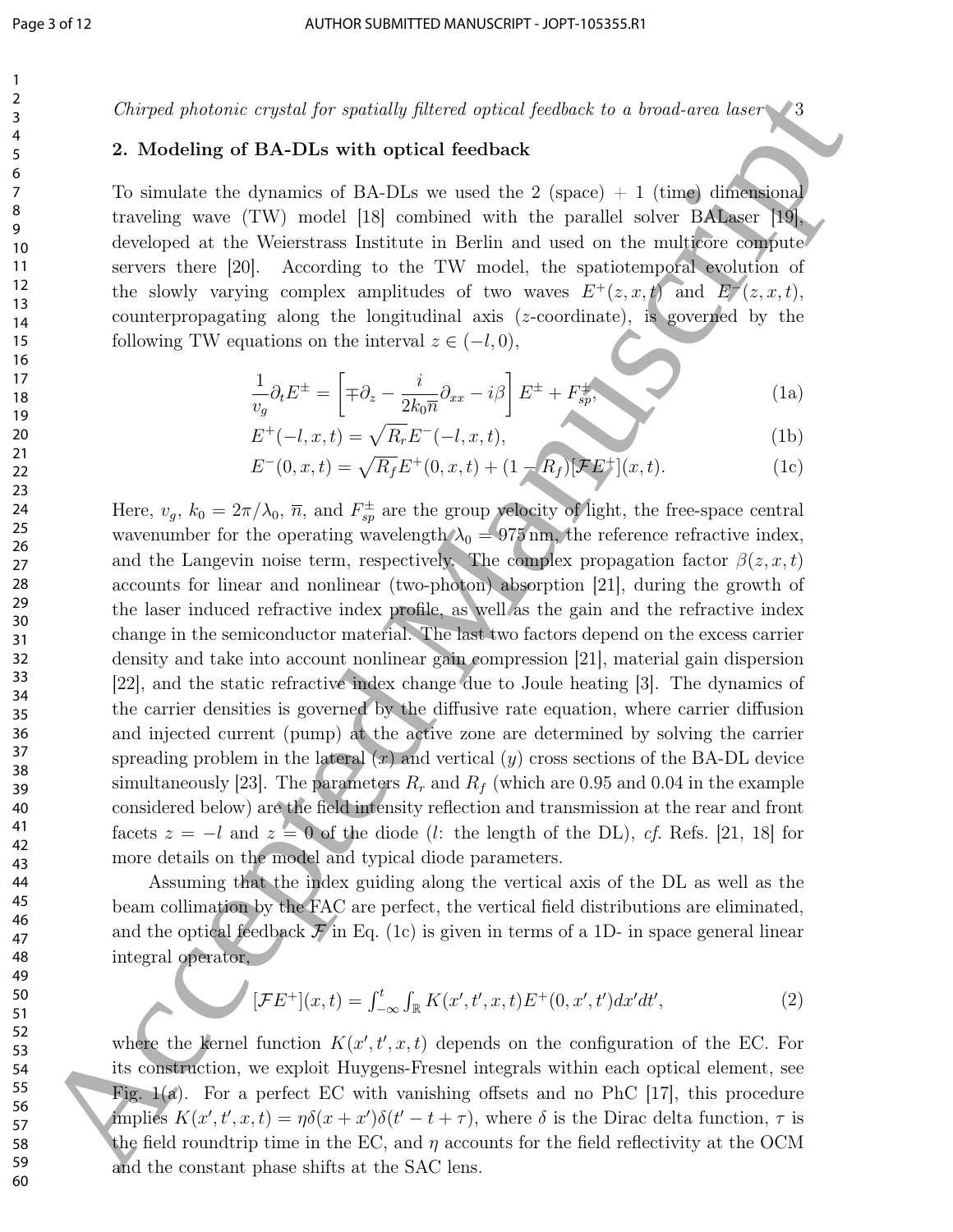For an extensive numerical calculation of the compound system, it is crucial to derive efficient approximations of the kernel function  $K$  in  $(2)$ , and, particularly, kernels  $K_{\text{PhC}}$  and  $K'_{\text{PhC}}$ , which enter the definition of the overall kernel K and mimic the optical transmission through and the backscattering from the PhC according to

$$
E_{\text{transmitted}}(x,t) = \int_{-\infty}^{t} \int_{\mathbb{R}} K_{\text{PhC}}(x',t',x,t) E_{\text{incident}}(x',t') dx' dt',
$$
  

$$
E_{\text{reflected}}(x,t) = \int_{-\infty}^{t} \int_{\mathbb{R}} K'_{\text{PhC}}(x',t',x,t) E_{\text{incident}}(x',t') dx' dt',
$$

respectively. To describe the PhC part of the optical propagation within the EC, we investigate two different models. The first, and more complex, model relies on the solution of Maxwell's equations. The linear kernels  $K_{\text{PhC}}$  and  $K'_{\text{PhC}}$  are, in general, nonlocal in time and space. Our second model follows from a beam propagation method (BPM), which neglects backscattering  $(K_{\text{PhC}}^r = 0)$  as well as angular dependencies of optical pathlengths. The resulting kernel  $K$  is local in time, which is beneficial for its implementation into our solver. A comparison of these two models reveals conditions under which the BPM provides a reasonable approximation. A previously reported good agreement of measurements and BPM-based simulations of the single pass transmission of the optical field through the optimized PhC [24] allows us to trust in the BPM. Since suitably manufactured PhCs bear a strong potential for tailoring the far-field characteristics of a transmitted beam [25], we focus on modelling and efficient implementation of the kernel function  $K$  and the resulting delay term (2) into our parallel solver [19].

## 3. Field propagation within the PhC

## 3.1. Rigorous coupled-wave analysis

For an accurate description of light propagation through a periodically modulated medium, one has to solve a boundary value problem for the time-harmonic Maxwell system and an incident plane wave of prescribed polarization, incident angle, and wavelength. While modeling, definition of appropriate radiation conditions, and solution theory is still open for the case of a PhC in a semi-infinite half-space  $(cf.$  a first approach in [26]), the case of a finite PhC layer is covered by the well-established theory and the numerics for electro-magnetic gratings. The complex valued reflection and transmission amplitudes  $R_j$ ,  $T_j$  for each diffraction order j can be accessed. Here, we employ the method of rigorous coupled-wave analysis (RCWA). The time-harmonic Maxwell system is rewritten as an ordinary differential equation for the vector of z-dependent lateral Fourier coefficients of the transversal electro-magnetic field components. The underlying domain is split into several slices such that the refractive index is z-independent in each slice, and, for each slice, the differential equation can be solved by an eigenvalue decomposition. For PhCs with low contrast and smooth variation of  $\bar{n}$  in the transversal x-direction, as considered in this work, cf. Fig.  $1(b)$ , the Fourier-mode expansion of the field can be truncated to a small number of modes with good accuracy, cf. [27, 28, 29]. Chirges photonic captat for spatially filtered free<br>intervals for consideration of the large photon free of systems from<br>the system of the consideration of the consideration of the consideration<br>of the consideration of th

1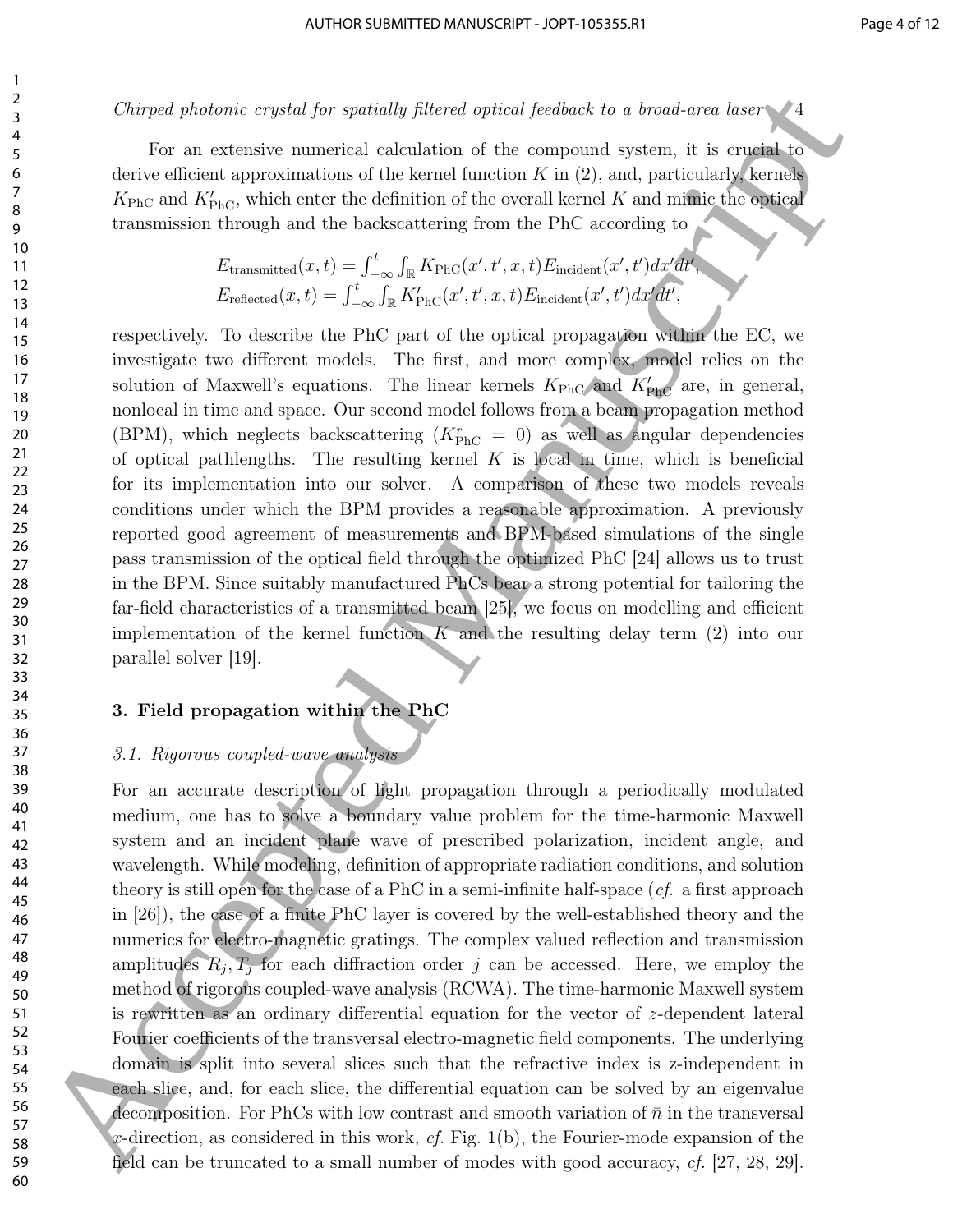For the simulation, we choose a PhC with background refractive index  $\bar{n} = 1.5$  and lateral period  $g_x = 2.4 \mu$ m. To justify the effect of spatial filtering by resonant scattering into higher diffraction orders, we performed calculations for different values of index modulation depth  $\Delta n_0$ . In Fig. 2(a), we show the obtained transmission efficiency



Figure 2: Parameter study for PhC with  $g_x = 2.4 \mu$ m and 24 periods along z. (a):  $|T_0|^2$  (thick gray) and  $|R_0|^2$  (thin black), RCWA. Dashed:  $|T_0|^2$ , BPM. PhC parameters:  $\Delta n_0 = 0.004$ ,  $g_z = 21.4 \mu m$  (b): same, but  $\Delta n_0 = 0.02$ . (c):  $|T_0|^2$  versus  $\theta$  and  $g_z$ ,  $\Delta n_0 = 0.006$ . Dashed: filtering angles vs.  $g_z$ , Eq. (3).

 $|T_0|^2$ , for a PhC with index modulation  $\Delta n_0 = 0.004$  and 24 longitudinal periods with  $g_z = 21.4 \mu$ m. In case of small incidence angles  $\theta$ , resonant deflection of optical energy from the central lobe to the first diffraction orders occurs at

$$
\sin \theta = \pm \frac{\lambda_0}{2g_x} |Q - 1|,\tag{3}
$$

whith a geometric resonance factor  $Q = 2g_x^2 \bar{n}/g_z \lambda_0$ , cf. [30]. For the chosen PhC parameters, this resonance condition results in filtering angles at around  $2^{\circ}$ . The AR coatings suppress reflections from the PhC-air interfaces, which reveals only weak resonant backscattering  $\lt 0.04\%$  from within the PhC, see thin black curve in Fig. 2(a). For increased index modulation of  $\Delta n_0 = 0.02$ , the transmission efficiency  $|T_0|^2$  is shown in panel  $(b)$ , with a considerably broader transmission gap around  $2^{\circ}$ . The corresponding backscattering efficiency  $|R_0|^2$  shows a massive increase to about 4%, comparable to the reflectivity of the OCM. For suppressing divergent lateral modes with spatially filtered feedback, such a large amount of backscattering is unacceptable.

Finally, we calculated  $|T_0|^2$  versus longitudinal period  $g_z$  in an angular range  $|\theta| < 6^{\circ}$ , the typical beam divergence of semiconductor laser diodes, cf. Fig. 2(c). Again, we observe sharp transmission gaps at angles depending on  $g_z$ . In fact, closer inspection of Eq. (3) yields two branches for the filtering angle as a function of  $g_z$ . These are indicated by dashed lines for fixed wavelength  $\lambda_0$ ,  $g_x = 2.4 \mu$ m, and  $\bar{n} = 1.5$ .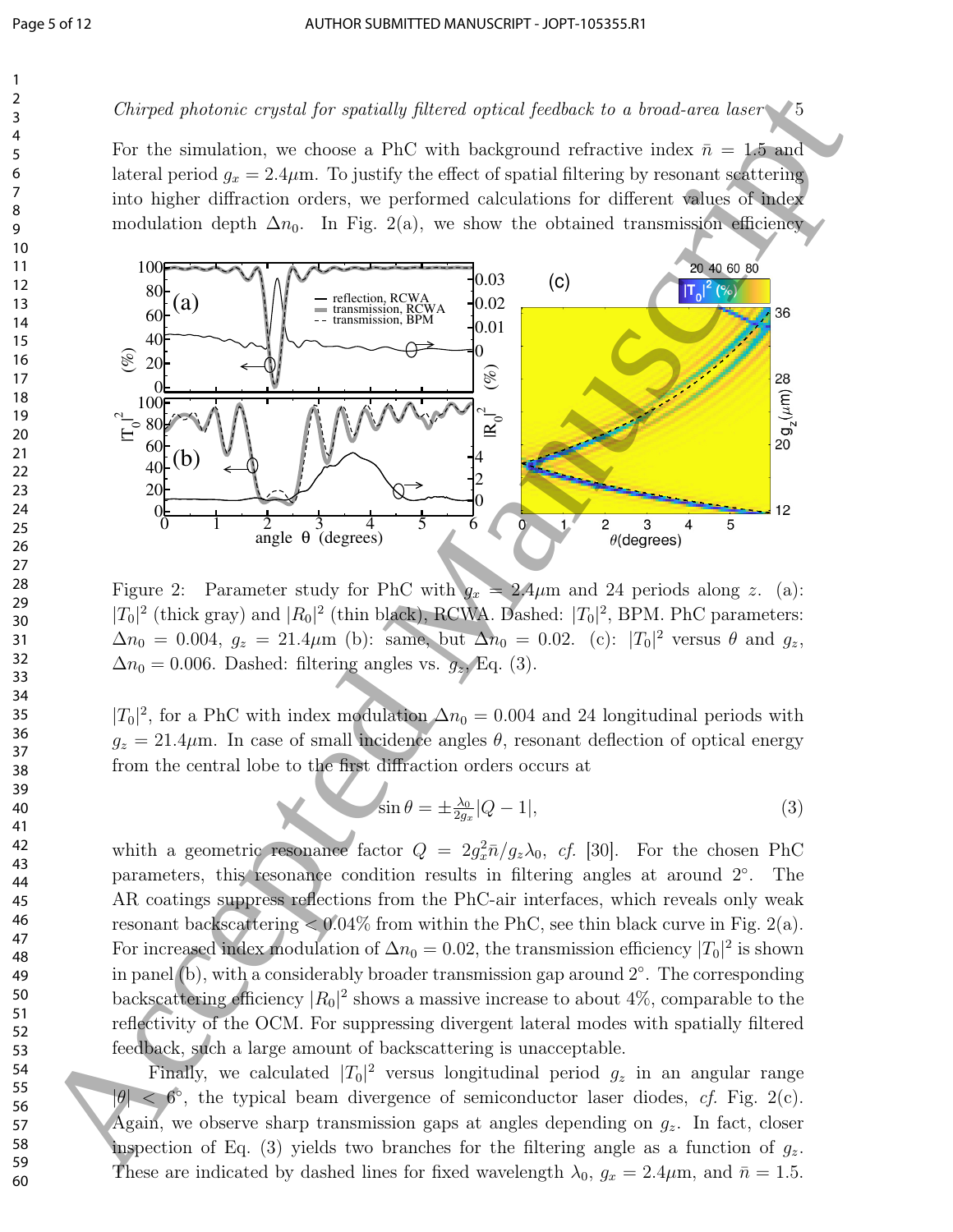A comparison with RCWA results shows that Eq. (3) accurately predicts the angular positions of the transmission gaps.

#### 3.2. Beam propagation method and its numerical implementation

While the RCWA provides an accurate solution of the time-harmonic Maxwell equations, the computationally fast, but approximate BPM is more suitable for the optimization calculations. In paraxial approximation, it can be derived from the TW equation (1a) for the forward field component  $E^+$ , upon eliminating all nonlinear and dispersive contributions to the propagation constant and polarization density. Instead, only the contribution of refractive index modulation  $\Delta n(x, z)$  is taken into account. As the PhC deflects radiation to large lateral angles, we increase the accuracy of our BPM by replacing the paraxial diffraction operator  $\sim \partial_{xx}$  in Eq. (1a) by a pseudodifferential operator [31], which accurately accounts for the forward-branch  $k_0 > 0$  of the spatial dispersion relation  $k_x^2 + k_z^2 = k_0^2$ . The resulting PDE, which is first-order with respect to z, is an envelope approximation of the second-order Helmholtz equation. For given initial condition  $\hat{E}(k_x, z_0)$ , the initial value problem has the general solution  $\hat{E}(k_x, z) = \sum_{j=-J}^{J} T_j(k_x; z, z_0) \hat{E}(k_x + 2\pi j/g_x, z_0)$ , with complex transmission amplitudes  $T_j$  for the j-th diffraction order. The introduced truncation threshold J accounts for the fact that the intensity scattered into higher-order sidebands  $(J \gtrsim 2)$  is neglegible for the considered weak index contrast PhCs. Therefore, the PhC propagator  $\hat{K}_{\text{PhC}}$ has a sparse,  $(2J + 1)$ -banded matrix structure, where here and in the following, denotes  $k_x$ -space counterparts of linear integral operators. The complex amplitudes  $T_j$ can be obtained by semi-analytic integration of the envelope equation for suitable initial conditions, using an eigenvector decomposition technique [32]. With the obtained PhC propagator  $\hat{K}_{\text{PhC}}$ , we can proceed to build a matrix model for the overall EC kernel K, Eq. (2). First of all, the RCWA results indicate a negligible wavelength dependence of transmission and reflection efficiencies of the considered AR-coated PhCs in a spectral range around  $\lambda_0 = 975 \text{ nm}$ , with width of  $\Delta \lambda \approx 5 \text{ nm}$  corresponding to the characteristic spectral bandwidth of the BA-DL emission, with the noted exception of PhCs exhibiting pronounced resonant backscattering. Since the latter are of little practical use for the current study, it is plausible to assume that the full kernel is local in time, Chirges photonic equals (or spatially photon depicts from<br>both the chiraction of the corresponding to the filler (2) are morely probable the corresponding points<br>of the corresponding matrix in the filler (2) are morely pr

$$
K(x',t',x,t) = \overline{K}(x',x)\delta(t'-t+\tau) \quad \Rightarrow \quad [\mathcal{F}E^+](x,t) = \int_{\mathbb{R}} \overline{K}(x',x)E^+(0,x',t-\tau)dx',
$$

which tremendously simplifies the numerical implementation of the model and, in many cases, admits efficient methods for the estimation of the optical feedback term.

On the discrete numerical level, the last integral expression is equivalent to the matrix-vector product,

$$
[\mathcal{F}E^+]_h(t) = \bar{\mathbf{K}}_h E_h^+(0, t - \tau),
$$

where the subscript index  $h$  stands for discrete space in the lateral x-direction, the vector-functions  $E_h^+$  $h_h^+(0, t-\tau)$  and  $[\mathcal{F}E^+]_h(t)$  represent the (discretized) emitted and the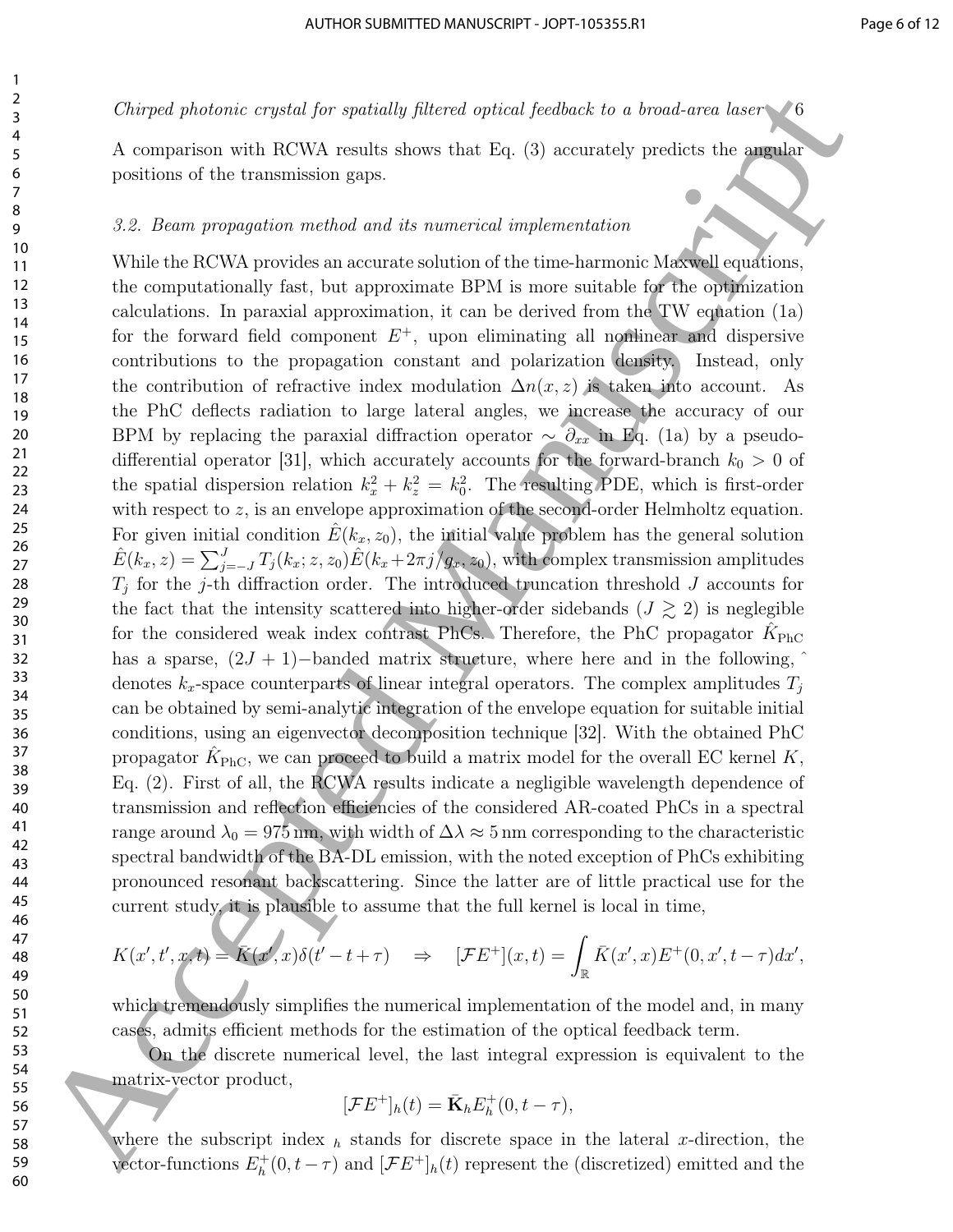reinjected fields at the front facet of the diode, whereas  $\bar{\mathbf{K}}_h$  is a large  $(N_x \times N_x)$ dimensional matrix  $(N_x:$  number of equidistant lateral discretization steps in the considered computational domain). The matrix  $\bar{\mathbf{K}}_h$  can be further factorized as  $\bar{\mathbf{K}}_h = \mathbf{K}_b \mathbf{K}_c \mathbf{K}_f$ . Here,  $\mathbf{K}_f$ ,  $\mathbf{K}_b$  are forward resp. backward propagators given by

$$
\mathbf{K}_f = \mathbf{K}_{\delta_1} \mathbf{K}_{\text{PhC}} \mathbf{K}_{\delta_0}, \quad \mathbf{K}_b = \mathbf{K}_{\delta_0} \mathbf{K}_{\text{PhC}} \mathbf{K}_{\delta_1}.
$$

with a discrete *x*-space counterpart  $\mathbf{K}_{\text{PhC}}$  of the PhC propagator  $\hat{K}_{\text{PhC}}$  introduced above, and  $\mathbf{K}_{\delta_0}, \mathbf{K}_{\delta_1}$  being the propagators through the laterally homogeneous media (FAC, air gaps), *cf.* Fig. 1(a). In  $k_x$ -space,  $\hat{\mathbf{K}}_f$ ,  $\hat{\mathbf{K}}_b$  have a sparse, band matrix structure inherited from  $\hat{\mathbf{K}}_{\text{PhC}}$ , which is beneficial for numerical evaluation. The propagator  $\mathbf{K}_c$  describes the field propagation from focal plane  $FPI$  towards the OCM and back. In x-space, it is anti-diagonal and yields a mirror image of the complex optical field, multiplied, for non-vanishing offset  $\delta_2$ , by a phase factor with parabolic dependence on x cf. [16]. For compactness of presentation, we introduce a matrix representation D of the discrete Fourier transform (DFT) which maps from x to  $k_x$ -space. With this, our numerical algorithm for the computation of the optical reinjection is given by

$$
[\mathcal{F}E_h^+](0,t) = \left[\mathbf{D}^{-1}\hat{\mathbf{K}}_b \mathbf{D} \mathbf{K}_c \mathbf{D}^{-1} \hat{\mathbf{K}}_f \mathbf{D}\right] \mathbf{E}^+(0,t-\tau),\tag{4}
$$

For simulating the optical field and carrier dynamics in the BA-DL subject to filtered reinjection, the factors  $\mathbf{K}_c, \hat{\mathbf{K}}_b, \hat{\mathbf{K}}_f$  are initially precalculated and fed into our optoelectronic solver. With respect to numerical complexity of our modeling approach, we emphasize that the action of the DFT matrix  $\bf{D}$  is calculated using the Cooley-Tukey fast Fourier transform (FFT) algorithm. In consequence, compared to the  $\sim N_x^2$ operations required for the full matrix-vector multiplication, the described factorization of  $\bar{\mathbf{K}}_h$  significantly reduces the numerical effort to a complexity of  $\sim N_x \ln N_x$ .

It remains to identify the limits of validity of the BPM used for modeling the PhC propagators contained in  $K$ . For each of the PhC structures in Fig. 2, we calculate the corresponding transmission efficiencies. As shown by the black curve in Fig. 2(a), we observe excellent agreement for low index contrast  $\Delta n_0 = 0.004$ , and slightly larger deviations for  $\Delta n_0 = 0.02$ , cf. Fig. 2(b), which is prohibitive due to large resonant backscattering. Altogether, extensive simulations with the RCWA solver reveal that the BPM yields reasonable results for lateral periods  $g_x \gtrsim 2\mu$  m (i.e., larger than approximately twice the wavelength), longitudinal periods  $g<sub>z</sub>$  corresponding to  $Q \in [0.4, 1.6]$ , refractive index contrast of the order of  $\Delta n \sim 0.01$ , and not more than a few tens of longitudinal periods. In that case, the RCWA also predicts a tolerable intensity in the backscattered field below the 1%-level. Chirges photonic crystal for spatially provided prices from<br>both the chiractions in the state of the state of the disk, where it is<br>a consistent matrix ( $N_x$  where  $N_y$  regions the state of the<br>state steps of the state of

## 4. Tailoring chirped PhC

The above considerations indicate that broader angular transmission gaps, which are potentially useful for spatial filtering, are obtained either for larger index contrast or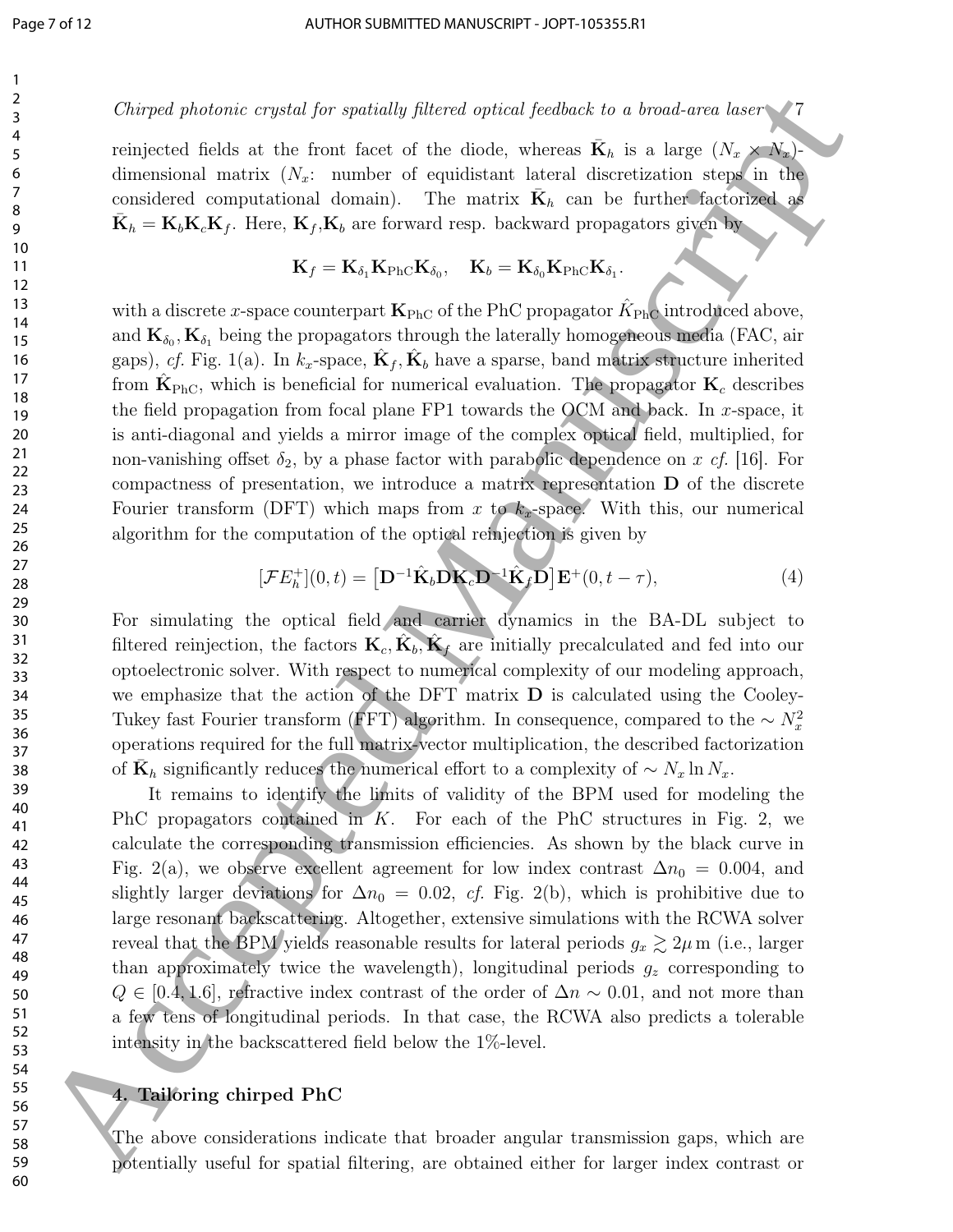increased number of longitudinal layers. However, in case of strictly periodic PhCs, this comes at the cost of increased resonant backscattering. In the following, we show that PhCs with variable longitudinal periods avoid this detrimental side effect. The use and versatility of longitudinally chirped PhCs for spatial filtering of laser beams have first been discussed in [32, 33]. Here, we solve the inverse problem of finding an optimized longitudinal chirp for a prescribed transmission efficiency  $|T_0|^2$  with broad angular gaps. In the examples considered below in this paper we seek to fit the transmission efficiency  $|T_0|^2$  to the selected target function  $\mathcal T$  which is 0.2 between  $2^{\circ}$  and  $4^{\circ}$  but unity outside of this interval. The total angular range of the considered example is  $[0^{\circ}, 6^{\circ}]$ , whereas the transmission profile for the negative angles is symmetric with respect to the zero angle. The choice of this filtering profile was motivated by the around six degreebroad divergence of the experimentally available BA-HPDL emission as well as by the technological restrictions fabricating longer multi-layer chirped PhCs.

Using a suitable nonlinear optimization routine, we maximize a fitness functional  $F: \vec{d}_z \in \mathbb{R}^N \to \mathbb{R}^+, \text{ cf. } [31].$  Here, the N components  $d_z^j$  of  $\vec{d}_z$  correspond to longitudinal layer thicknesses, where each layer consists of two slices of thickness  $d_z^j/2$ , namely, a slice with harmonic lateral index modulation  $\bar{n} + \Delta n$  and a homogeneous slice with refractive index  $\bar{n}$ . Between adjacent layers, there is a  $\pi$ -phaseshift in the modulated slice.

The fitness functional favors vectors  $\overrightarrow{d}_z$  leading to chirped PhCs with admissible transmission efficiency  $|T_0|^2$ . For the current study, we used a fixed refractive index modulation depth of  $\Delta n_0 = 0.012$  and  $N = 48$  longitudinal layers. For optimization, we use a genetic algorithm which prevents convergence to a narrow local minimum and favors robust solutions [34]. Each iteration step of the genetic algorithm requires calculations of  $|T_0|^2$  and  $F[\vec{d}_z]$  for all members  $\vec{d}_z$  of the genetic pool. For this, we employ the numerically more efficient BPM and compare the final optimization result with the RCWA. In Fig. 3, we present an optimization result obtained for the considered target function  $\mathcal{T}$ . The optimized chirp vector  $\vec{d}_z^{\text{opt.}}$  is shown in panel (a), and the resulting transmission efficiency is depicted by the dashed curve in panel (b), with broad transmission gap between  $2^{\circ}$  and  $4^{\circ}$ . The thick gray line in panel (b) corresponds to the transmission amplitude obtained by feeding  $\vec{d}_{z}^{\text{opt.}}$  into the RCWA solver. It exhibits reasonable agreement with the BPM results. Furthermore, the corresponding reflection efficiency does not exceed 0.13% in the considered angular range, cf. panel (b). Finally, robustness of the optimized solution versus perturbations is established numerically. Forty displacement vectors  $\vec{\xi}_{\delta} \in \mathbb{R}^{N}$  are drawn randomly, with components uniformly distributed in  $[-\delta, \delta]$ , and added to  $\vec{d}_z^{\text{opt}}$ . Transmission efficiencies, averaged over the realizations of  $\vec{\xi}_{\delta}$ , are depicted in panels (c) (BPM) and (d) (RCWA), for  $\delta = 10 \text{ nm}$ ,  $\delta = 100 \,\mathrm{nm}$  and  $\delta = 1000 \,\mathrm{nm}$ . We find remarkable robustness, with a noise tolerance well within the current accuracy limits of direct femtosecond laser writing [31]. Chirges photonic captat for spatially provided prices from<br>derivative to a reconstruction of the control between the shortest<br>manuscriptic of the control between the spatially in the following we show that<br>the control bet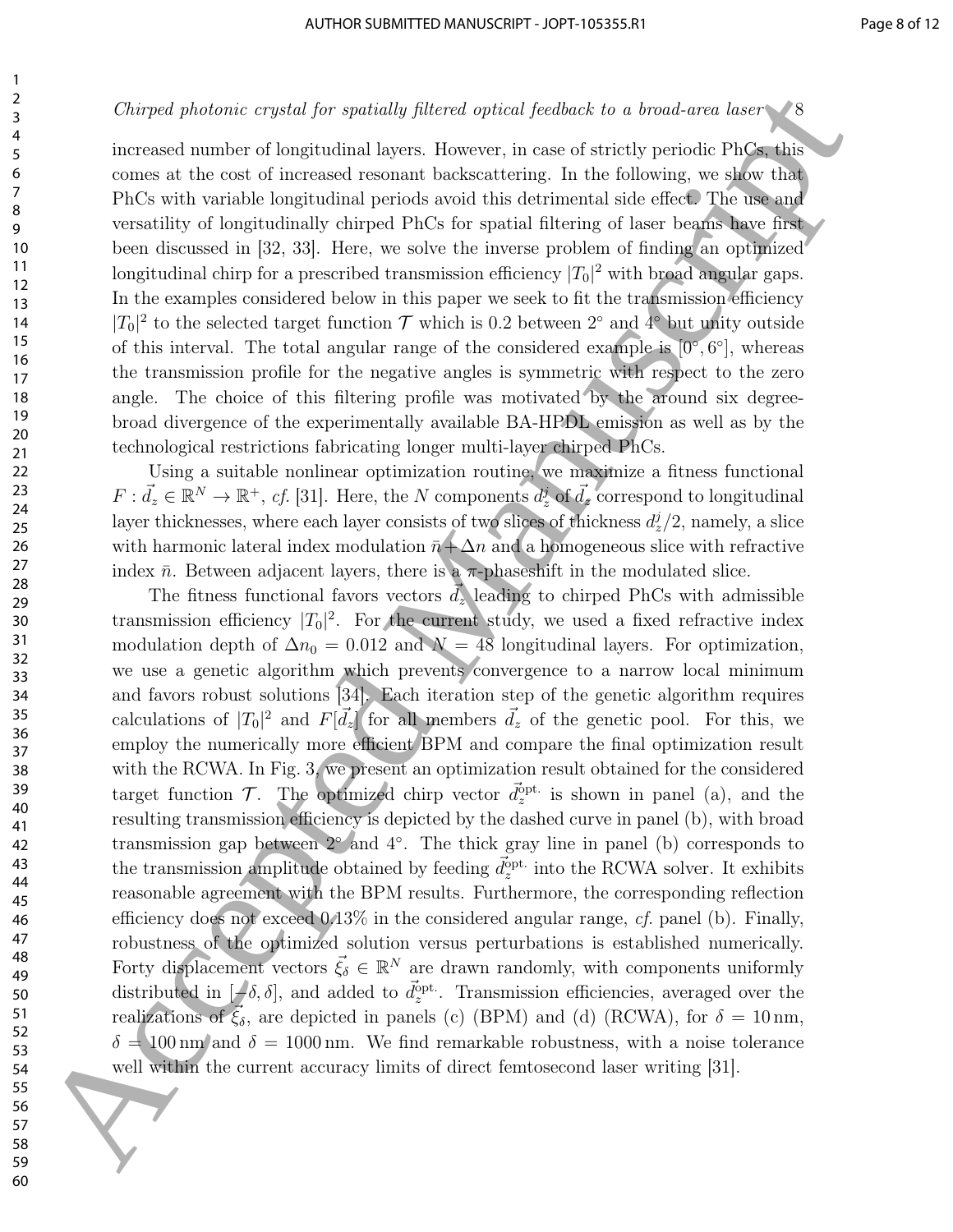

Figure 3: (a): optimized chirp  $\vec{d}_z^{\text{opt}}$ . (b): corresponding transmission efficiency  $|T_0|^2$ . Thick gray: RCWA, thin dashed: BPM, thin solid:  $|R_0|^2$ . (c):  $|T_0|^2$  for perturbed chirp  $\vec{d}_{z}^{\text{opt.}} + \vec{\xi}_{\delta}$  (BPM),  $\delta = 10, 100, \text{ and } 1000 \text{ nm}$  (gray, dashed, solid black). (d): same as (c), RCWA

## 5. Example: shaping of the BA-DL emission by filtered optical feedback

The above derived BPM-based model for the field propagation within the EC containing the PhC was implemented into our software kit BALaser [19] used for simulation of dynamics in BA-HPDLs. To test whether the suggested EC configuration can be employed to the shaping of the laser emission, we simulated a  $1 \text{ mm-long}$  and  $100 \mu \text{m}$ broad BA-HPDL with and without the feedback from the EC containing the optimized PhC filter, see Fig. 4. The bias current of this laser was 2.8 A. In absence of the EC, it emits a high-power  $P_0 = 2.82 \text{ W}$  beam with divergence angle  $\theta_{95} \sim 6^{\circ}$  and near field width  $w_{95} = 92 \mu m$ , both evaluated at 95% power content. The lateral beam parameter product (BPP) and beam quality factor amount to BPP<sub>0</sub> ~ 2.25 mm×mrad and  $M_0^2$  =  $BPP_0 \times \pi/\lambda \sim 7.3$ , respectively. The brightness is  $B_0 = P_0^2/M_0^2\lambda^2 \approx 0.4 \,\text{W/sr·}\mu\text{m}^2$ , where it was assumed that the beam is diffraction limited in the vertical direction. Chirges protocols counted for spotsors prices from the<br>space of the spotsors from the space of the space of the space of the space of<br> $\theta$  and  $\theta$  and  $\theta$  and  $\theta$  and  $\theta$  and  $\theta$  and  $\theta$  and  $\theta$  and  $\theta$  and  $\theta$  a

Next, we have simulated BA-DL with the EC containing the optimized PhC. Substituting the PhC with a homogeneous antireflection-coated glass block of the same dimensions and background refractive index, 1 : 1 imaging of the mirrored field configuration would be obtained for a perfectly aligned EC with vanishing EC offsets  $\delta_2$ and  $\Delta_1$ , where

 $\Delta_1 := \delta_0 - l_{\text{FAC}} (1 - 1/\bar{n}_{\text{FAC}}) + l_{\text{PhC}}/\bar{n}_{\text{PhC}} + \delta_1.$ 

The total width and the background refractive index of the considered PhC and FAC were  $l_{PhC} = 0.289$  mm,  $\bar{n}_{PhC} = 1.5$ , and  $l_{FAC} = 1.5$  mm,  $\bar{n}_{FAC} = 1.5$ , respectively, whereas the focal length of the SAC lenses was  $f = 24$  mm. We performed simulations for  $\delta_2 = 0$  and different values of the offset  $\Delta_1$ . Optimal beam quality w.r.t. beam parameter product and beam brightness was achieved for  $\Delta_1 \approx 1.5$  mm, cf. Fig. 4(a). Due to the radiation loss to the sidebands, see insert, a significant power fraction is lost from the central lobe, i.e., it contains only 78% of the total emitted power  $P_{\text{tot.}} = 2.6 \text{ W}$ .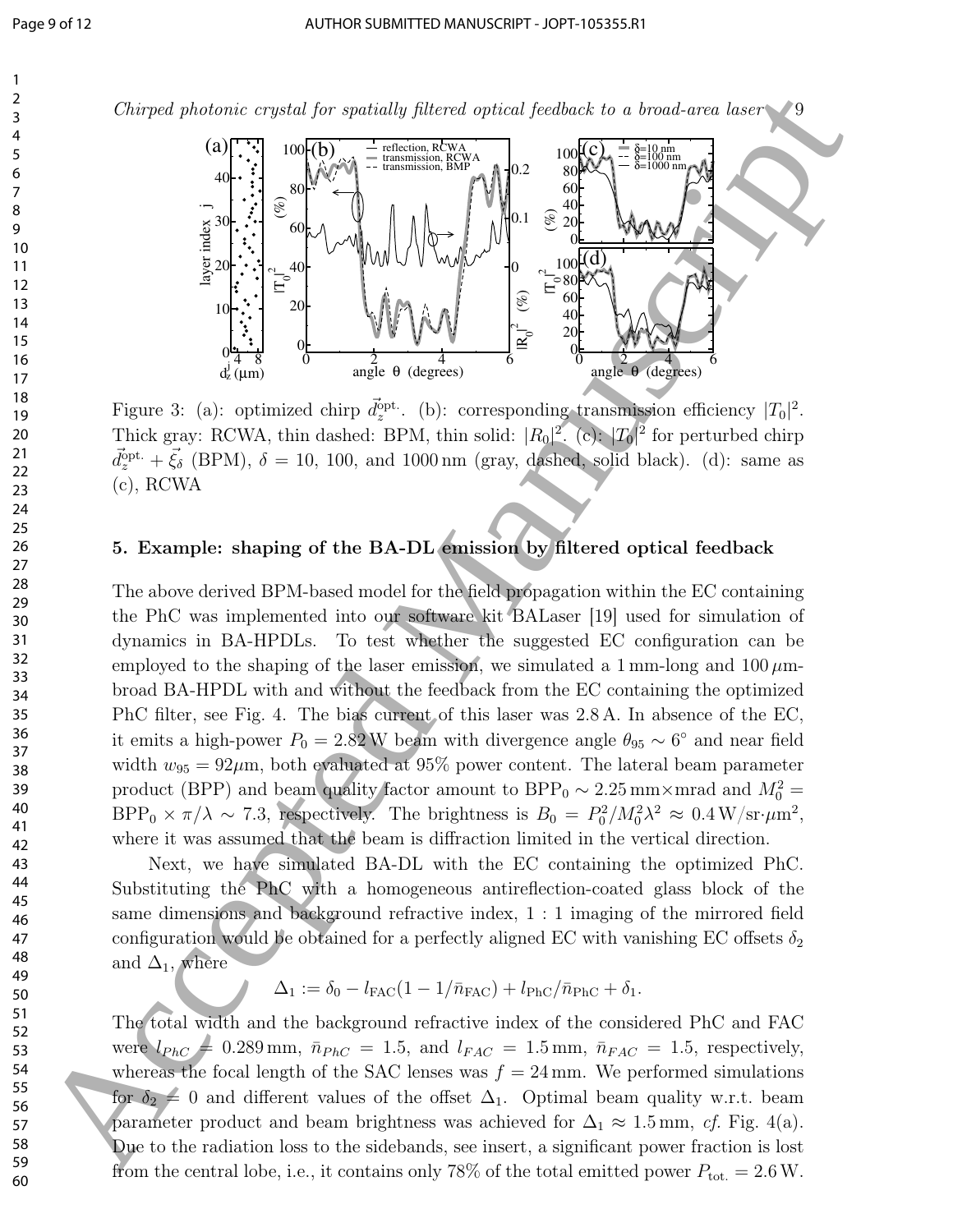$Chirped~photonic~crystal~for~spatially~filtered~optical~feedback~to~a~broad-area~laser$ 



Figure 4: (a): BA-DL emission for  $\Delta_1 = 1.5$  mm. Dashed: time-averaged Fourier transformed near field at BA-DL output facet. Solid: far field coupled out from EC. Dotted: BA-DL emission  $w/o$  EC. Insert: same, on larger angular scale. (b) brightness B (black solid),  $M^2$  (black dashed) relative to case w/o EC. Gray, solid resp. dashed: power fractions  $P_c/P_{\text{tot.}}$ ,  $P_s/P_{\text{tot.}}$  in central- and sidelobes.

Nevertheless, as a main achievement of our theoretical study, we find that the spatially filtered optical feedback causes a significant improvement of the laser beam quality. In Fig. 4(b), we show the relative changes of brightness and beam quality factor  $M^2$ compared to the corresponding factors  $B_0$  and  $M_0^2$  without reinjection. At optimum, the simulations show that brightness increases by  $45\%$ , while  $M^2$  decreases by 50%. It is noteworthy that a significant shaping of the angular beam profile can be observed not only after its pass through the PhC but also directly after its emission from the diode, see dashed and solid black curves in Fig. 4(a). This observation confirms the suppression of the higher-order lateral optical modes of the BA-HPDL by an adequately designed spatially filtered optical feedback. Broader study and optimization simulations of BA-HPECDL devices are, however, out of the scope of the present paper. Chirges proteined or pressident per sponsoring forces or<br>since the measurement of the sponsoring state of the space of the space of<br> $\frac{2}{3}$ <br>  $\frac{2}{3}$ <br>  $\frac{2}{3}$ <br>  $\frac{2}{3}$ <br>  $\frac{2}{3}$ <br>  $\frac{2}{3}$ <br>  $\frac{2}{3}$ <br>  $\frac{2}{3}$ <br>

#### 6. Conclusions

In conclusion, we have performed efficient modeling and optimization of the beam propagation in the EC containing a PhC spatial filtering element. We have shown that, provided the refractive index contrast in the PhC is not exceeding the order of 10<sup>−</sup><sup>2</sup> , the backscattered intensity can be kept below 1% and the BPM can produce reliable field transmissions through the PhC. Our optimization of the PhC was aiming to reduce the radiation at  $\pm [2^{\circ}, 4^{\circ}]$  angles to the optical axis during the single-pass of the beam through the PhC. The consequent exemplary simulations of the BA-HPECDL with this optimized PhC within the EC have demonstrated the suppression of the higher-order lateral optical modes of the BA-HPDL A more detailed theoretical and experimental study of the impact of filtered feedback to the beam quality of BA-HPDLs is in preparation and will be considered in our following paper.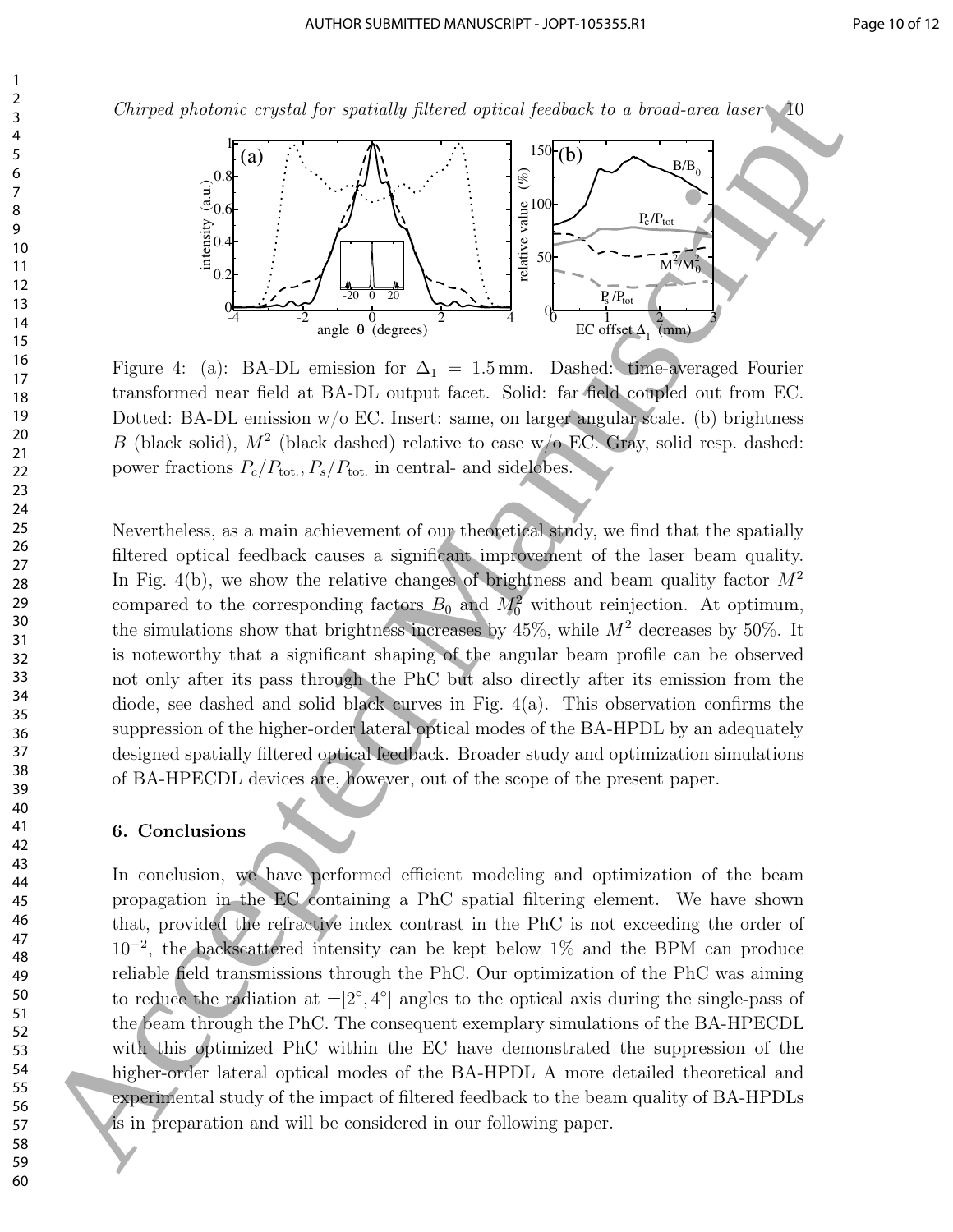$Chirped photonic crystal for spatially filtered optical feedback to a broad-area laser$ 

## Acknowledgments

This work was supported by the EUROSTARS Project E!10524 HIP-Lasers, as well as by Spanish Ministerio de Ciencia e Innovación, and European Union FEDER through project FIS2015-65998-C2-1-P. D.G. and V.P. acknowledge the financial support from "FOKRILAS" (Project No. P-MIP-17-190) from Research Council of Lithuania. We also acknowledge fruitful discussions with A. Lamacz, S. Reichelt, B. Schweizer, and H.-J. Wünsche. Chirges photonic expense of a Fancistal per spatially photon spirite from<br>Norman Language and the spiritual person of the SURGENTARIS Propert FO10-24 BIP Laguax and 1<br>
This section are a supposed by the FUROTTARIS Propert

#### References

- [1] Kane D and Shore A (eds) 2005 Unlocking Dynamical Diversity: Optical Feedback Effects on Semiconductor Lasers (John Wiley & Sons)
- [2] Lang R and Kobayashi K 1980 IEEE J. of Quantum Electron. 16 347–355
- [3] Wenzel H 2013 IEEE J. Sel. Top. Quantum Electron. 19 1–13
- [4] Simmendinger C, Preier D and Hess O 1999 Opt. Express 5 48–54
- [5] Lim J, Sujecki S, Lang L, Zhang Z, Paboeuf D, Pauliat G, Lucas-Leclin G, Georges P, MacKenzie R, Bream P, Bull S, Hasler K H, Sumpf B, Wenzel H, Erbert G, Thestrup B, Petersen P, Michel N, Krakowski M and Larkins E 2009 IEEE J. Sel. Top. Quantum Electron. 15 993-1008
- [6] Mandre S, Fischer I and Elsäßer W 2005 Optics Communications 244 355–365
- [7] Wolff S, Rodionov A, Sherstobitov V and Fouckhardt H 2003 IEEE J. Quantum Electron. 448–458
- [8] Gaciu N, Gehrig E and Hess O 2008 Control of broad-area laser dynamics with delayed optical feedback Handbook of Chaos Control ed Schöll E and Schuster H G (Wiley VCH Verlag GmbH & Co. KGaA) pp 427–453
- [9] Raab V and Menzel R 2002 Opt. Letters 27 167–169
- [10] Jechow A, Lichtner M, Menzel R, Radziunas M, Skoczowsky D and Vladimirov A 2009 Optics Express 17 19599–19604
- [11] Zink C, Niebuhr M, Jechow A, Heuer A and Menzel R 2014 Optics Express 22 14108–14113
- [12] Fouckhardt H, Kleinschmidt A K, Strassner J and Doering C 2017 Advances in OptoElectronics 2017 5283850
- [13] Hempel M, Chi M, Petersen P, Zeimer U and Tomm J 2013 Appl. Phys. Lett. 102 023502
- [14] Marciante J and Agrawal G 1996 IEEE J. Quantum Electron. 32 1630–1635
- [15] Takeda A, Shogenji R and Ohtsubo J 2013 Optical Review 20 308–313
- [16] Champagne Y, Mailhot S and McCarthy N 1995 IEEE J. Quantum Electron. 31 795–810
- [17] Wolff S, Messerschmidt D and Fouckhardt H 1999 Opt. Express 5 32-37
- [18] Spreemann M, Lichtner M, Radziunas M, Bandelow U and Wenzel H 2009 IEEE J. of Quantum Electron. 45 609–616
- [19] BALaser: a software tool for simulation of dynamics in Broad Area semiconductor Lasers. URL http://www.wias-berlin.de/software/balaser
- [20] Radziunas M 2018 The Int. J. of High Perform. Comp. Appl. 32 512–522
- [21] Zeghuzi A, Radziunas M, Klehr A, Wünsche H J, Wenzel H and Knigge A 2018 Opt. and Quantum Electron. 50 88
- [22] Bandelow U, Radziunas M, Sieber J and Wolfrum M 2001 IEEE J. of Quantum Electron. 37 183–188
- [23] Radziunas M, Zeghuzi A, Fuhrmann J, Koprucki T, Wünsche H J, Wenzel H and Bandelow U 2017 Optical and Quantum Electronics 49 332
- [24] Gailevicius D, Koliadenko V, Purlys V, Peckus M, Taranenko V and Staliunas K 2016 Sci. Rep. 6 34173
- [25] Maigyte L and Staliunas K 2015 Appl. Phys. Rev. 2 011102
- [26] Lamacz A and Schweizer B 2016  $arXiv:1509.00683v2$  [math.AP]